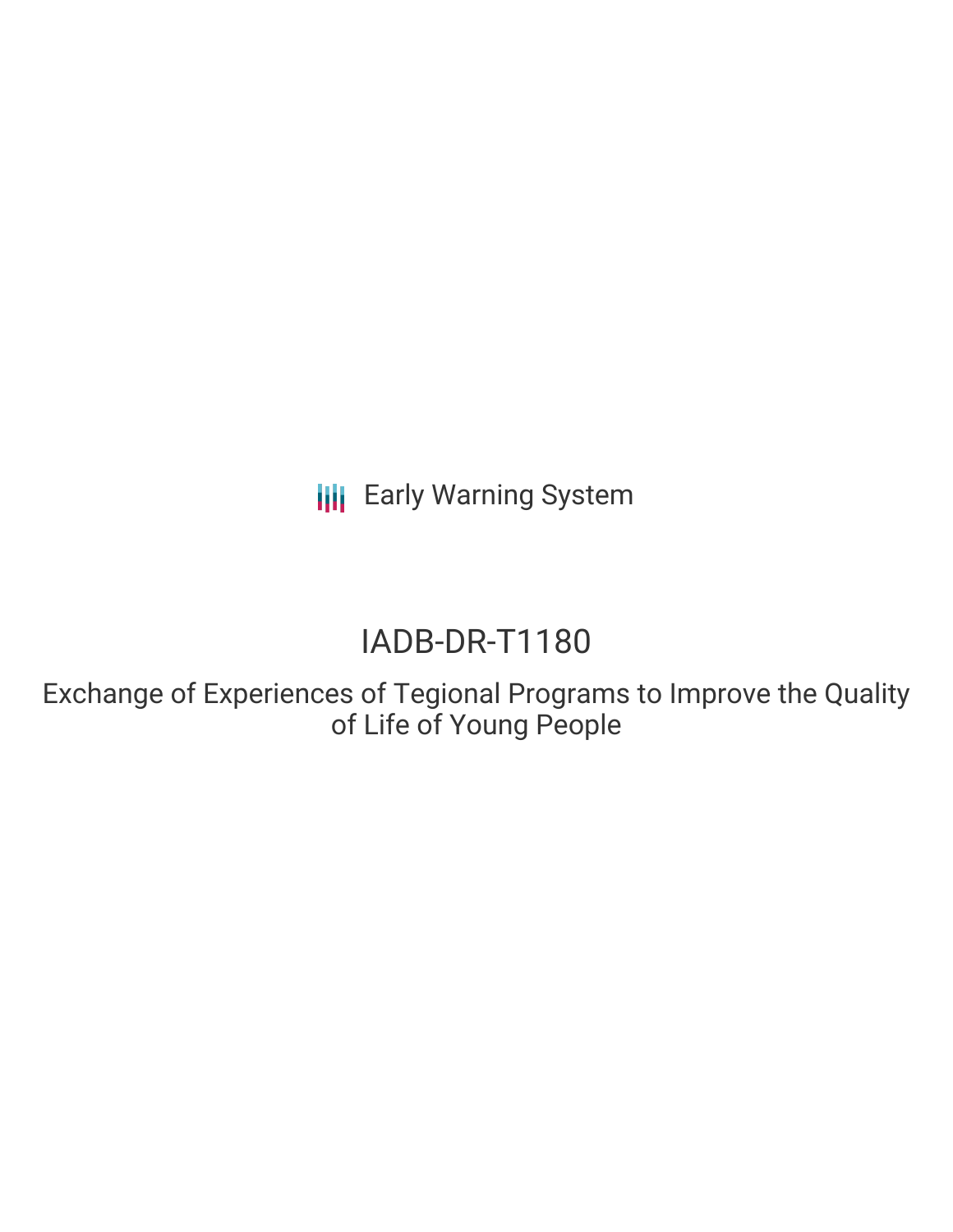

## **Quick Facts**

| <b>Countries</b>               | Dominican Republic                          |
|--------------------------------|---------------------------------------------|
| <b>Financial Institutions</b>  | Inter-American Development Bank (IADB)      |
| <b>Status</b>                  | Active                                      |
| <b>Bank Risk Rating</b>        | C                                           |
| <b>Voting Date</b>             | 2018-03-28                                  |
| <b>Sectors</b>                 | Education and Health, Technical Cooperation |
| <b>Investment Type(s)</b>      | Grant                                       |
| <b>Investment Amount (USD)</b> | $$0.01$ million                             |
| <b>Grant Amount (USD)</b>      | $$0.01$ million                             |
| <b>Project Cost (USD)</b>      | $$0.01$ million                             |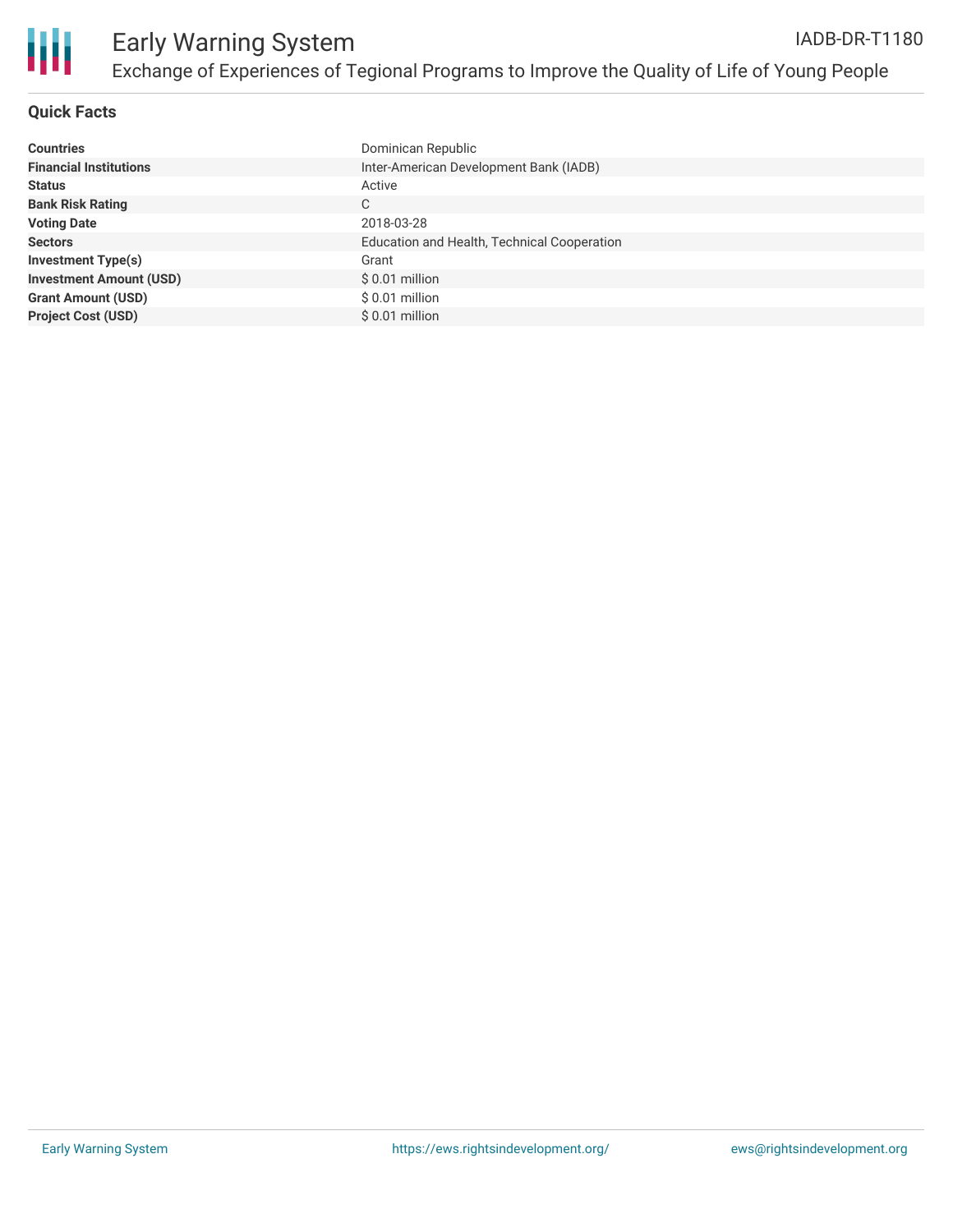

# **Project Description**

According to the Inter-American Development Bank, the objective of this project is to raise awareness and debate with international representatives in the country about regional initiatives and programs that have been successfully implemented to improve the quality of life and the productive integration of young people into society. Access to these experiences and best practices could serve as a replication model for the integral development of young people in the Dominican Republic. The program will finance the costs related to air tickets, lodging and expenses in the Dominican Republic of the representatives of the following programs:

- 1. Scholas Occurrentes de Argentina
- 2. Program for the Prevention of Juvenile Pregnancy in Costa Rica
- 3. Youth Orchestra of Venezuela
- 4. First Job of Chile.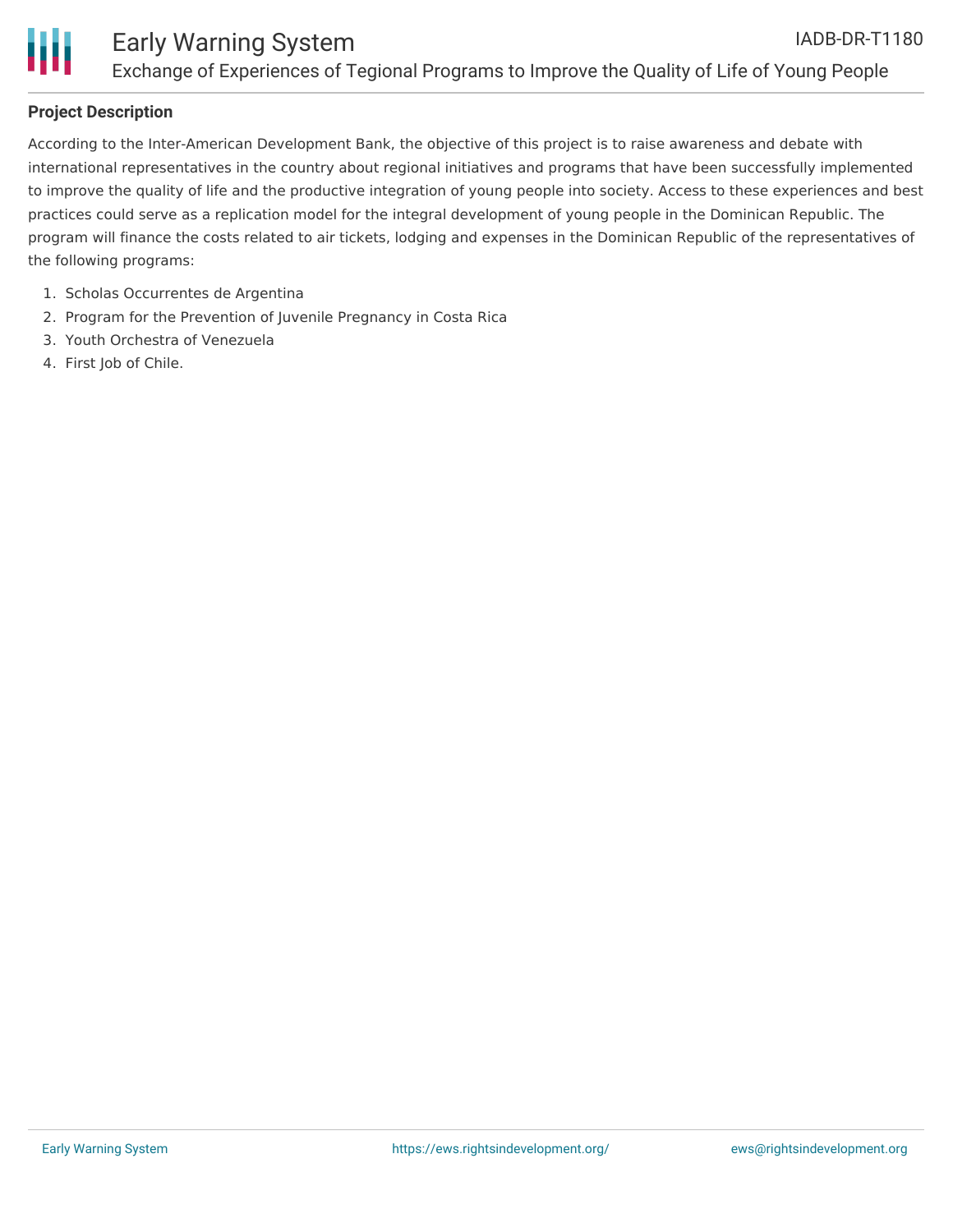

#### **Investment Description**

• Inter-American Development Bank (IADB)